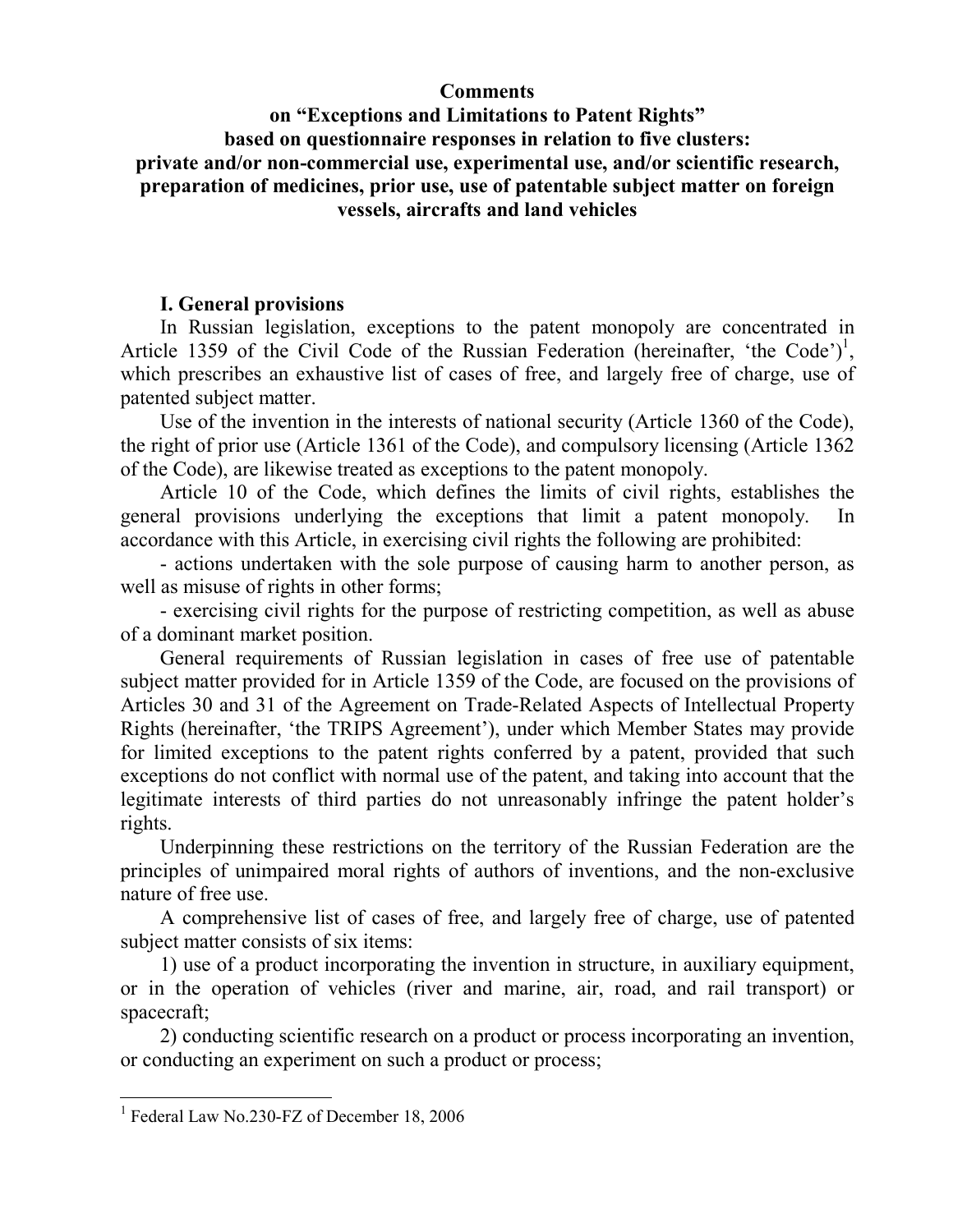3) use of an invention in an emergency (natural disasters, calamities, accidents);

4) use of an invention for private, family, domestic, or other purposes unrelated to business activity, where the purpose of such use is not to derive profit or revenue);

5) one-off preparation in pharmacies of prescription medicines using the invention;

6) importing on to the territory of the Russian Federation, use, offer for sale, sale, other form of introduction into civil circulation, or storage for such purposes of a product that incorporates the invention, where such product had previously been introduced into civil circulation within the territory of the Russian Federation by the patent holder or by another person with the consent of the patent holder.

Below are theoretical approaches and practical examples for the five clusters, namely:

1. private and/or non-commercial use;

- 2. experimental use, and/or scientific research;
- 3. preparation of medicines;
- 4. prior use;
- 5. use of patentable subject matter on foreign vessels, aircrafts and land vehicles.

# **II. Theoretical approaches**

#### **2.1. Private and/or non-commercial use**

According to Article 1359(4) of the Code, "use of the invention for personal, family, domestic or other non-business needs shall not infringe the exclusive right in an invention where the purpose of such use is not to generate profit or income."

In this case, use is meant in a broad sense, but not, however, for the purpose of generating profit or income. Using other people's patentable subject matter is possible, primarily where a person directly manufactures a product containing the patented solution (with his own hands, or to order). In addition, it is irrelevant as to whether the product is manufactured as a result of parallel, independent creative work, or using other people's ideas (including directly using patent application materials). It should be recognized that "importation into the territory of the Russian Federation" by a person intending to use a product for private purposes also constitutes free use of the product. It seems, moreover, that personal use must be presumed. The use of a patented process as a "process for implementing actions" is permitted in all cases. The case under consideration relates to citizens, but is perhaps also applicable to legal entities. Moreover, by analogy with Paragraph 5 of Resolution No.18 of the Plenum of the Supreme Arbitration Court of the Russian Federation of October 22, 1997, it should be acknowledged that "use of a product or process in safeguarding an organization's or entrepreneur's business (e.g., office equipment, office furniture, vehicles, etc.) must be interpreted as purposes unrelated to personal use".

## **2.2. Experimental use and/or scientific research**

<sup>&</sup>lt;sup>2</sup> Repealed, due to the enactment of Part IV of the Civil Code of the Russian Federation on January 1, 2008.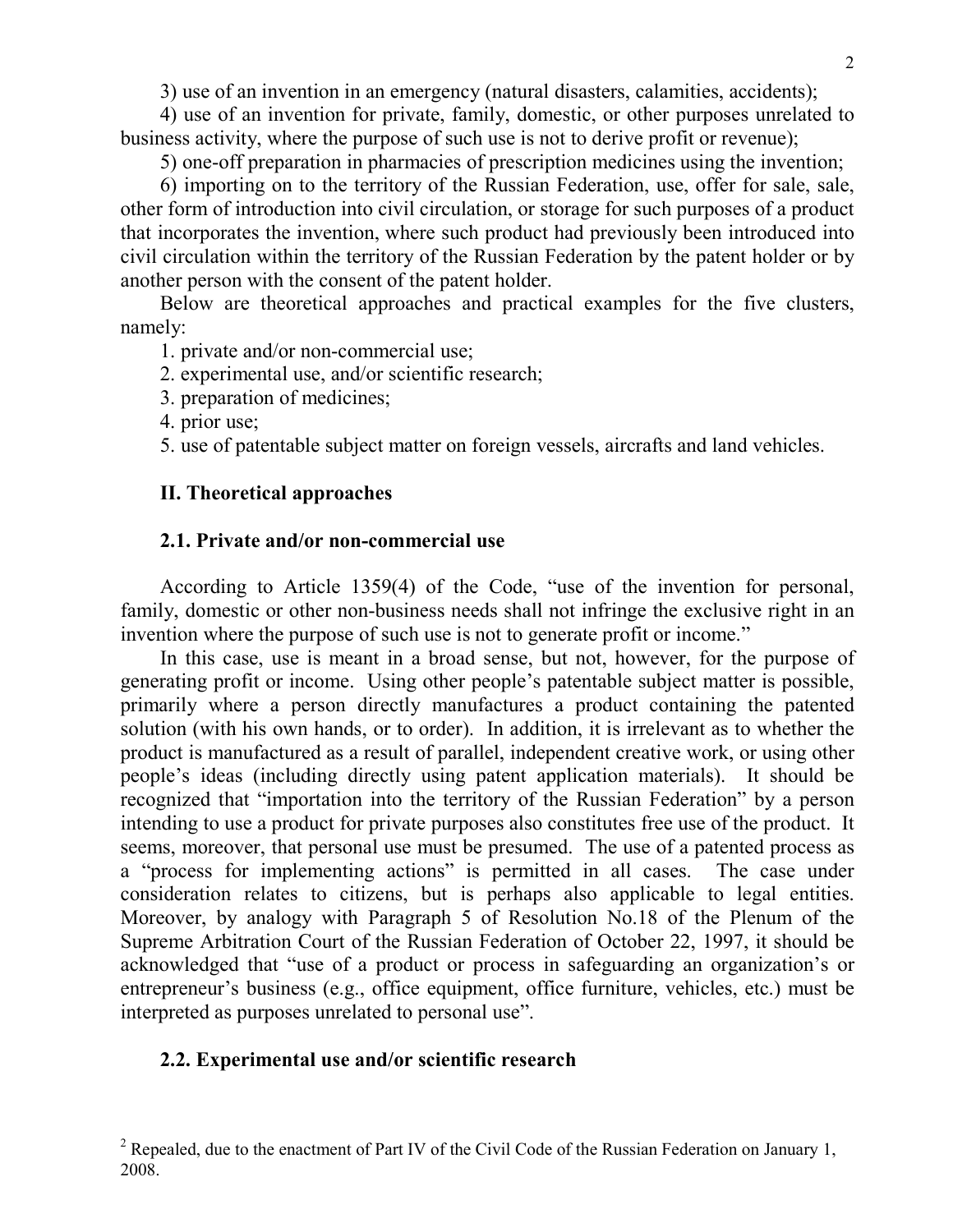Under Article 1359(2) of the Code, "conducting scientific research on a product or process incorporating an invention, or the conduct of an experiment on such a product or process, shall not constitute an infringement of the exclusive right in an invention."

Thus, in the Russian Federation, the application of this exception to the patent monopoly is limited only by conducting scientific research or experiments on the patented tool (in order to test it, and assess its effectiveness for scientific purposes, etc.) Development in this area should be the subject of research, and not a means thereof.

The Russian legislator does not treat scientific research on a product or process in which patented inventions are incorporated as an infringement of the patent holder's exclusive right. The inclusion of such laws in the Code appears totally reasonable, particularly in view of the fact that that any person, prior to taking a decision on the expediency of requesting the patent holder to alienate a patent, or to conclude a license agreement, should have the opportunity to satisfy himself that the relevant subject matter possesses the characteristics in which he is interested.

However, attention must be drawn to the fact that this only refers to an experiment or scientific research conducted in relation to the patented product or process itself, and not to an experiment or scientific research conducted using them, for instance in measuring instruments or in other equipment facilitating the performance of an experiment or scientific research.

At the same time, in order to facilitate scientific and technological progress, international practice also permits all actions by third parties relating to the patented invention for experimental purposes. In this context, it would be useful to exchange information regarding positive examples of broadening the scope of free use of an invention in conducting fundamental and applied scientific research, in order to assess the suitability of making appropriate changes to Russian legislation.

Under Russian legislation, third parties may only study the patented subject matter, and not use it as a means of conducting research, without infringing the exclusive right of the patent holder.

Limiting the patent holder's exclusive rights when conducting scientific research is therefore governed by prioritizing public above personal interests. The distinction between scientific research and experimentation is that with research, the subject matter is studied in its pure form (without any additional influence thereon), whereas with experimentation, the subject being studied is placed under certain conditions, i.e. subjected to certain influence from external forces.

In this context, it would be useful to exchange information regarding positive examples of broadening the scope of free use of an invention in conducting fundamental and applied scientific research, in order to assess the suitability of making appropriate changes to Russian legislation.

## **2.3. Preparation of medicines (pharmaceuticals)**

According to Article 1359(5) of the Code, "one-off preparation in pharmacies of prescription medicines using an invention shall not constitute an infringement of the exclusive right in an invention."

<sup>&</sup>lt;sup>2</sup> Repealed, due to the enactment of Part IV of the Civil Code of the Russian Federation on January 1, 2008.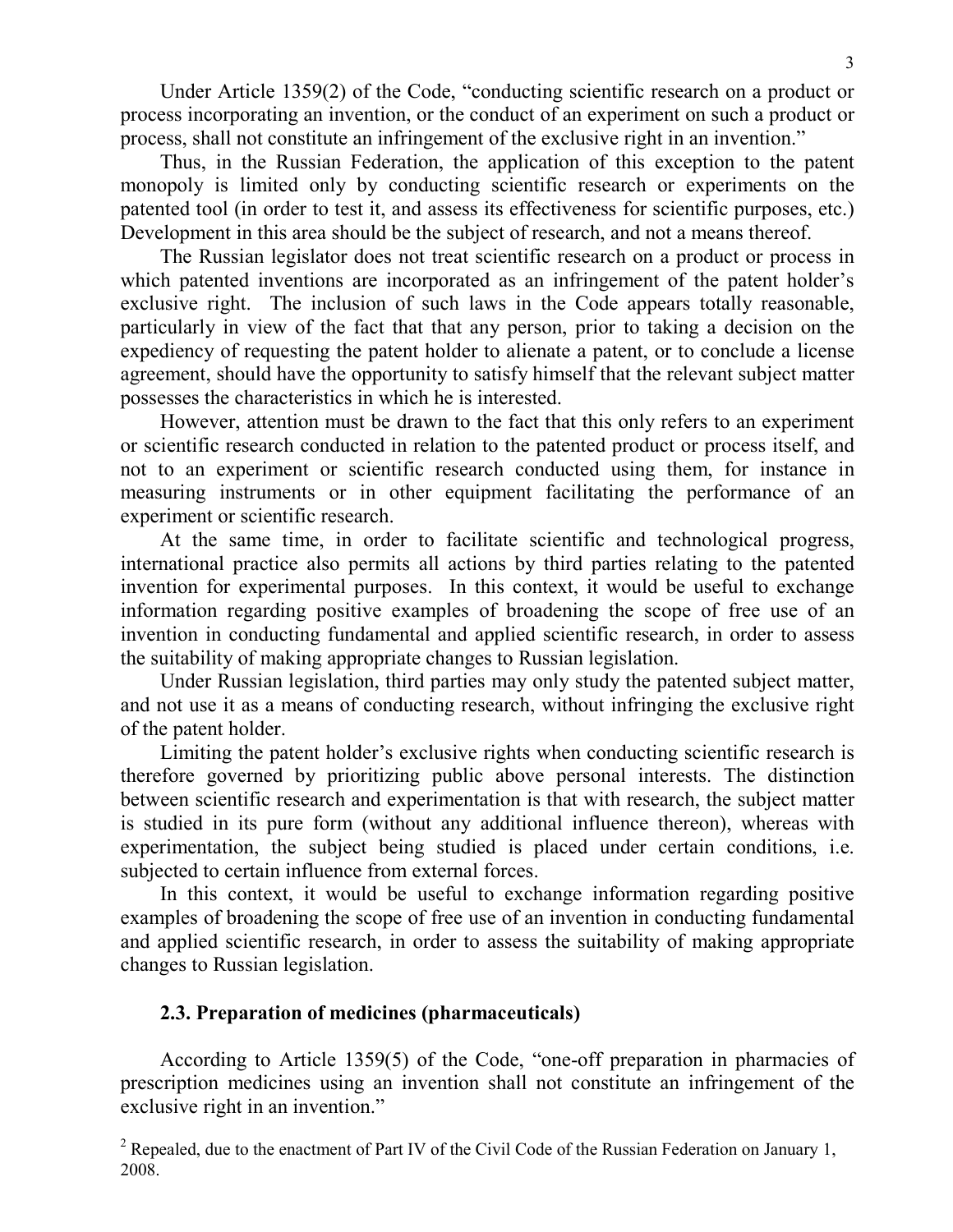It is assumed that preparation of medicine for subsequent storage and sale may not be considered a single use; therefore, preparation of a similar medicine for future use may be regarded as an infringement of the patent holder's exclusive rights.

This exclusion from the patent monopoly covers one-off preparation in pharmacies of prescription medicines using the invention. This restriction applies to cases of use of inventions for the benefit of human and animal health. The above cases can occur in emergency situations where there is a need for urgent medical care. Preparation of medicines should be genuinely one-off, and not develop into preparation of inventories of said medicines for future sale, which in the context of large cities, could harm the patent holder's economic interests appreciably.

In this regard, in adjudicating legal disputes, the courts deem the preparation of medicines to be one-off only to the extent specified in the prescription.

It should be noted that the Russian legislator has formulated the exception from the patent monopoly too narrowly. In global patent practice, the patent covers not only direct, one-off preparation of medicines in pharmacies by prescription, but also actions related to the medicines so prepared, i.e. prescription sales. Otherwise, one-off preparation in pharmacies of prescription medicines is pointless if it is not accompanied by permission to sell the medicines to patients.

In this context, it would be useful to exchange information concerning the application of the relevant restrictions in national practices in order to assess the expediency of making the appropriate changes in Russian legislation.

#### **2.4. Prior use (subsequent use)**

Article 1361 of the Code provides that "Any person who, before the priority date of an invention, was using in good faith within the territory of the Russian Federation an identical solution created independently from the author, or made the necessary preparations for such use, shall have the right to proceed with that use free of charge provided that the scope thereof is not extended (the right of prior use)."

Prior use is qualified as a case of free (i.e. free of charge) use of a simultaneously created (i.e. his own, not that of others) invention. Therefore, the right of prior use is a subjective civil right with unique characteristics within the territory of Russia.

Independence is demonstrated through the independent nature of the prior user's creativity, meaning that the solution had not been developed on the basis of descriptions and drawings of the person who obtained the patent.

The right of prior use, as enshrined in Article 1361 of the Code, traditionally relates to exceptions from the patent monopoly in all legal systems.

The classical meaning of prior use is to incentivize parallel creativity of persons who, for one reason or another, were unable to patent the results of their technical or artistic design work at the appropriate time.

As indicated in Article 1361(1) of the Code, the right of prior use assumes the presence of the following conditions:

<sup>&</sup>lt;sup>2</sup> Repealed, due to the enactment of Part IV of the Civil Code of the Russian Federation on January 1, 2008.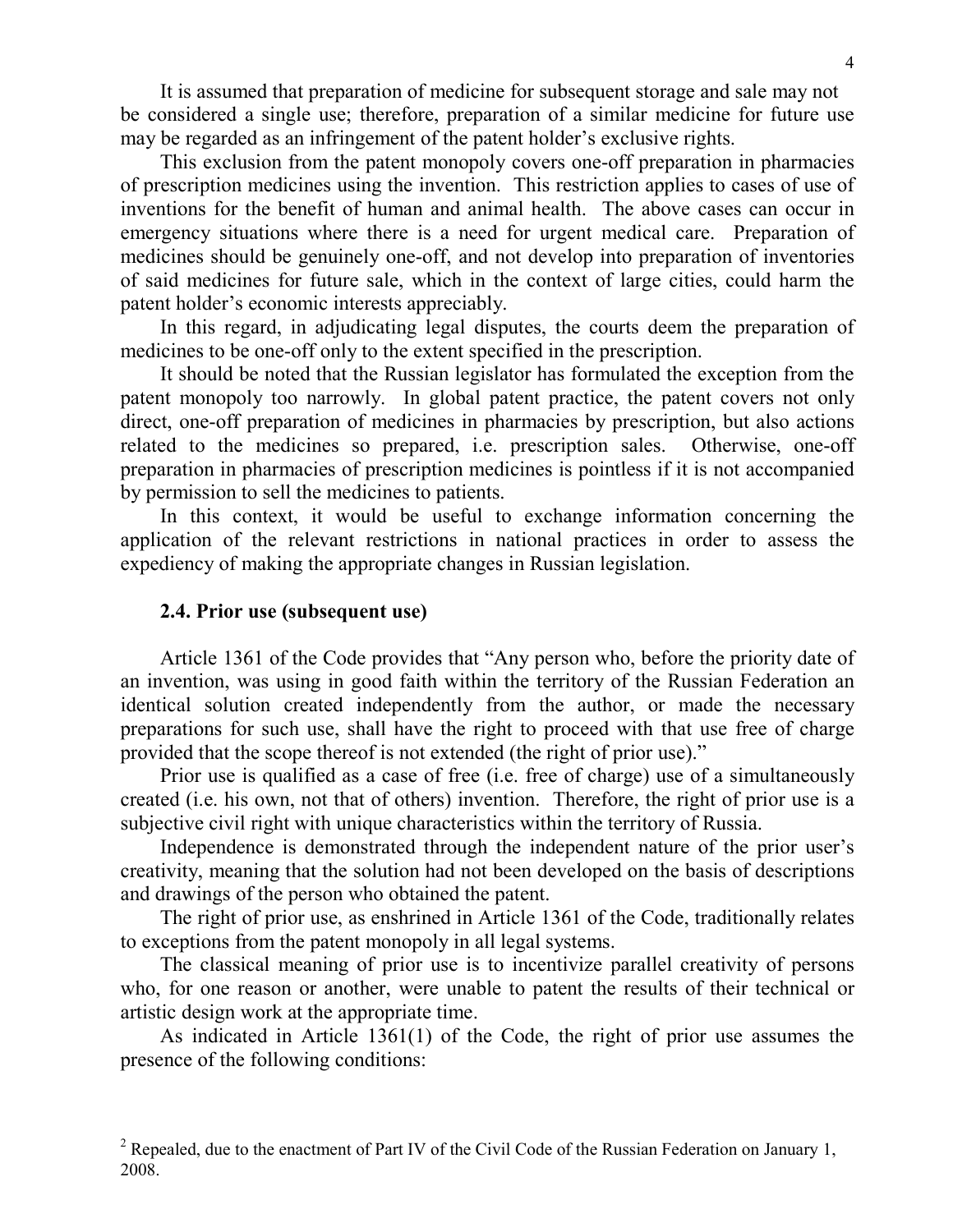- fair use of an identical solution (or necessary preparations for such fair use) before the priority date of an invention, utility model or industrial design within the territory of the Russian Federation;

- an identical solution created independently from the author of the invention, utility model or industrial design;

- the scope of use of the identical solution is not broadened.

It is impossible to distinguish Russian legislation in terms of the necessary conditions for the right of prior use. Patent legislation of a number of States does not include, for example, independence in creating the identical solution as a condition of the validity of the right of prior use.

Consistent application of this provision significantly reduces the powers of the prior user. Let's imagine a situation where the customer of the design uses the invention as know-how, and then the author patents the invention. In this case, in the absence of appropriate contract terms, the customer would not be able to use the results of the ordered design even as a prior user, since in this case, in accordance with Article 1361(1) of the Code, the invention is to be created independently of its author.

The only condition of the right of prior use is enshrined almost universally: bona fide use or adoption of necessary measures, which in practice means no borrowing or appropriation of another person's invention.

In this context, the exchange of information concerning the application of relevant restrictions in national practices would be useful to assess the suitability of making appropriate changes to Russian legislation, and the establishment of judicial practice.

The right of subsequent use related to the possibility of restoration of the patent may additionally be considered a limitation of the patent monopoly, as provided for in Article 1400 of the Code.

Restoration of the patent, which significantly increases Russian patent holders' rights, was adopted into Russian patent law relatively recently as a result of amending and updating the Patent Law of the Russian Federation in 2003. Restoration of the patent in all jurisdictions where it is provided for, has been accompanied by the introduction of the concept of subsequent use, which counterbalances the right of restoration of the patent.

The right of subsequent use is granted under Russian legislation with a number of conditions:

- use of the invention, utility model or industrial design began when preparations to that end had been undertaken during the period when the relevant subject matter was in the public domain (between the patent expiry date and its restoration);

- the scope of use of the invention, utility model or industrial design for which patent protection has been reinstated must not be extended by the subsequent user.

The right of subsequent use involves free (i.e. without a license) use of the invention, utility model or industrial design by the subsequent user after the restoration of the patent monopoly without the threat of accountability for infringement of another person's patent.

Subsequent use is essentially one of the types of limitation of the patent monopoly, along with the right of prior use, for example. However, it is the legislator's intention

<sup>&</sup>lt;sup>2</sup> Repealed, due to the enactment of Part IV of the Civil Code of the Russian Federation on January 1, 2008.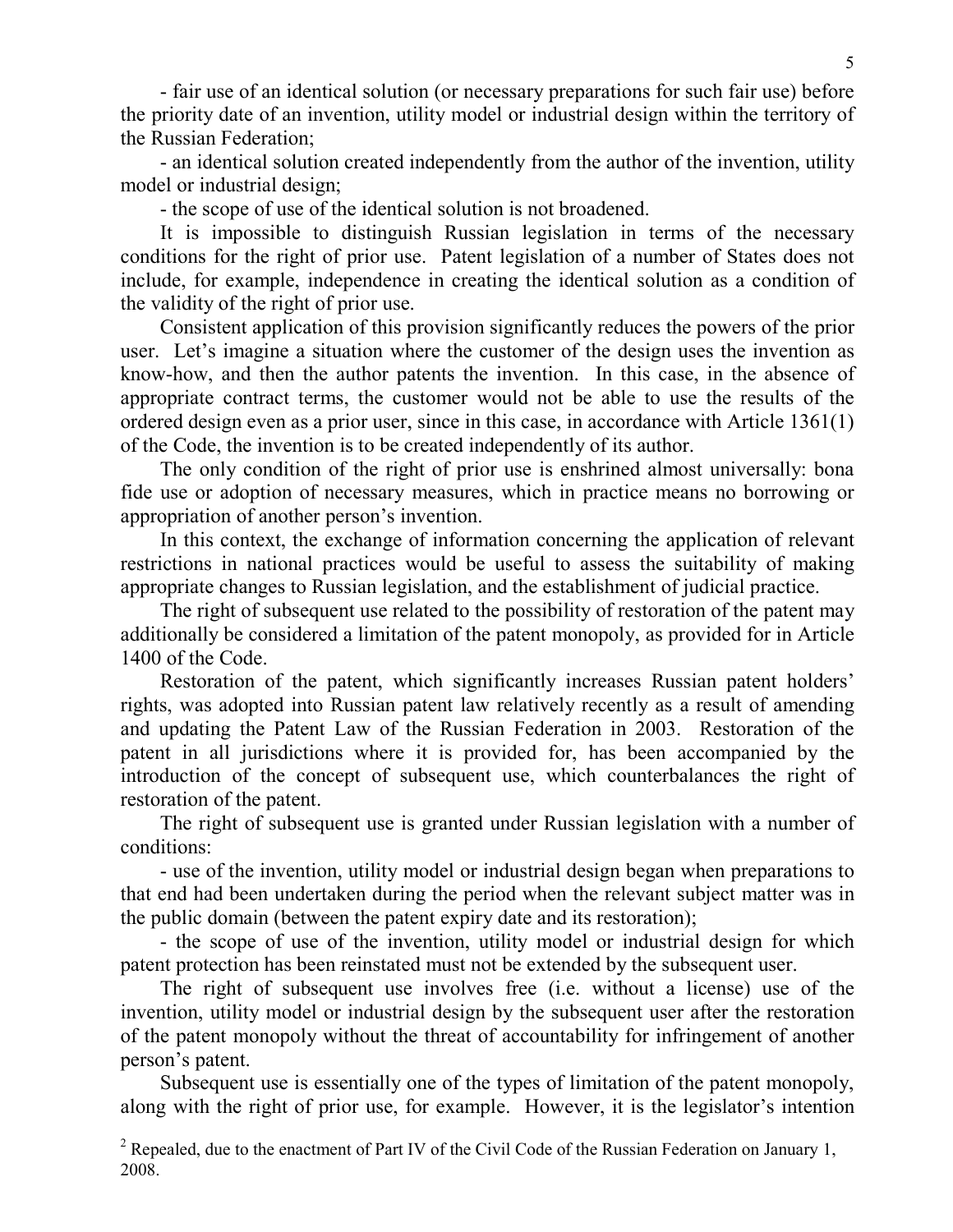that the right of subsequent use should differ from the right of prior use in terms of scope, since, unlike the right of prior use, it may not be transferred to another person or an enterprise.

 Under Article 1400(3) of the Code, any person who, during the period between the expiry of the patent, and the date of publication in the Official Gazette of the federal executive authority for intellectual property of information on the restoration of the patent, began using the invention, utility model or industrial design, or made preparations necessary for this within the specified time limit, shall retain the right to its future use free of charge provided that the scope of such use is not expanded.

For the purposes of law enforcement, it would be useful to exchange information on the international practice of applying appropriate limitations, including assessing the "necessary preparations" for subsequent use, or use "without expanding the scope of such use" in the resolution of legal disputes.

# **2.5. Use of articles on foreign vessels, aircrafts and land vehicles**

Under Article 1359 of the Code, "Use of a product incorporating the invention in the structure, in auxiliary equipment, or in operating vehicles (river and marine, air, automobile, and railway transport) or spacecraft of foreign States provided that such vehicles or spacecraft are located within the territory of the Russian Federation, temporarily or accidentally, and that the aforesaid product or device is used solely for the needs of vehicles or spacecraft… shall not constitute an infringement of the exclusive right in an invention. Such an act shall not be recognized as an act of infringement of the exclusive right with respect to vehicles or spacecraft of those foreign States that grant similar rights with respect to vehicles and spacecraft registered in the Russian Federation.

Auxiliary equipment means equipment which facilitates the operation of the vehicle or spacecraft, but is not a constituent part thereof. For instance, for a car, a pump serves as such equipment.

The provisions of Article 1359 of the Code amend the territorial principle of the exclusive right's validity: if a solution used in a vehicle has only been patented in Russia, then foreign countries are not bound by said patent- in such countries, use of the solution is free. Accordingly, then, "importation" of these vehicles into Russia is classified as an infringement of the Russian patent holder's exclusive right.

An exception from the patent monopoly relating to the use of a product incorporating the invention in vehicles of foreign States located temporarily or accidentally within the territory of the Russian Federation, is generally accepted in global patent practice on the basis of reciprocity. An exception from the patent monopoly is provided for in Article 5-ter of the Paris Convention for the Protection of Industrial Property (the Paris Convention), for instance.

The legislator's instructions on the use of the product for transportation requirements removes other cases of use of patented subject matter from the scope of this regulation. However, at the same time, the issue of use of the product for leased vehicles remains unresolved.

<sup>&</sup>lt;sup>2</sup> Repealed, due to the enactment of Part IV of the Civil Code of the Russian Federation on January 1, 2008.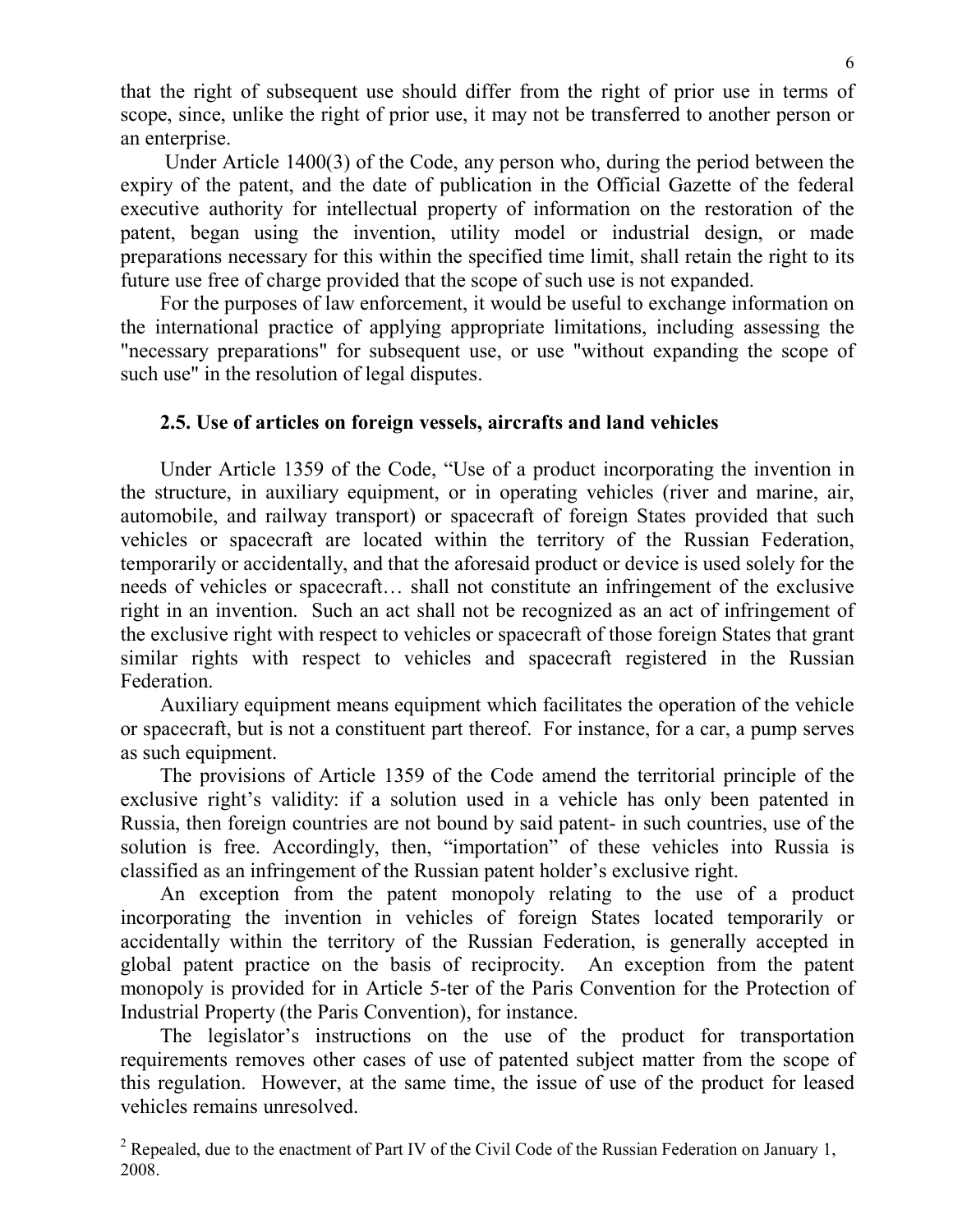Furthermore, Russian law does not provide for the use of the patented method in the vehicles of foreign States, which could lead to retaliatory measures against Russian vehicles that are temporarily or accidentally located on the territory of foreign States.

Given the burgeoning pace of international communications in the field of transport due to, inter alia, the globalization of economic processes, it would seem useful to exchange information on the scope of limitations associated with the use of patentprotected subject matter in vehicles.

#### **III. Practical examples (jurisprudence)**

The theoretical provisions set out in Section II have been confirmed in a number of court decisions, the conclusions and narratives of which are listed below.

## *Opinion of the Constitutional Court of the Russian Federation No. 389-O of October 16, 2003*

The case disputed the constitutionality of Article 11(3) of the Patent Law of the Russian Federation of September 23, 1992, No.  $3517-1^2$ , whereby performing scientific research or experiments on an article containing a patent-protected invention is not recognized as an infringement of the patent holder's exclusive right. In the applicant's opinion, the practice of courts of general jurisdiction- to the extent that persons conducting scientific experiments or research on an article containing an invention, are permitted to derive profit (revenue)- contravenes Article 44 (Part 1) of the Constitution of the Russian Federation on the legal protection of intellectual property. The Constitutional Court of the Russian Federation failed to find grounds for accepting the complaint, and stated that the provision of Article 11(3), in conjunction with Article 10 of the Patent Law of the Russian Federation (as amended in 1992), could not be considered to infringe the applicant's constitutional right to protection of his intellectual property by law, since "it (the limitation) has been established in order to safeguard the balance of interests of all parties for whom freedom of scientific and technical creativity has been guaranteed, and does not presuppose the introduction of the patented solution."

In other words, the disputed provision does not assume that the patent-protected invention will be marketed while a scientific experiment is carried out by third parties on a product incorporating the invention. Taking into account the similarity of the contents of Article 11 of the Patent Law of the Russian Federation, as examined, with the contents of the current provision under Article 1359(2) of the Code, there can be no real doubt as to the Constitutional Court's motivation at present. The experimenter or researcher is not permitted to use the patented product or process.

# *Resolution of the Court of Cassation of the Federal Arbitration Court of the North Caucasus District of August 7, 2001 regarding case No.F08-2449/2001.*

<sup>&</sup>lt;sup>2</sup> Repealed, due to the enactment of Part IV of the Civil Code of the Russian Federation on January 1, 2008.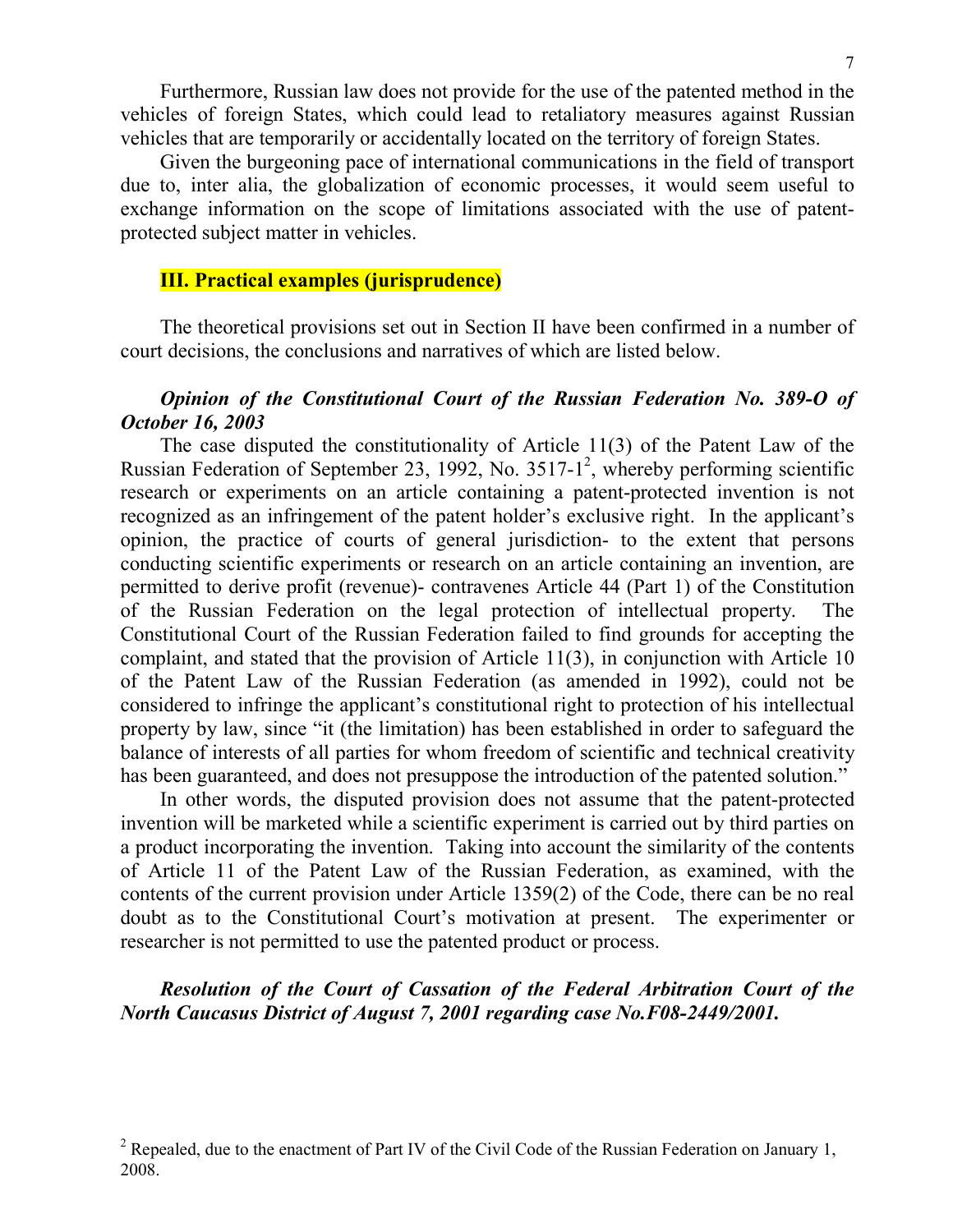In the dispute regarding Russian Federation patent No.2102903, in which the courts have upheld the defendant's lack of prior user rights, since, as evident from the case materials, the development by the defendant of a production method for a dietary supplement, which is protected by Russian Federation patent number 2102903, took place under the supervision of the patent holder and one of the invention's authors. Thus, the defendant was not recognized as a person who used a patented process in good faith independently of the author of the invention (Federal Arbitration Court of the North Caucasus District, Resolution of the Court of Cassation of August 7, 2001 regarding case No.F08-2449/2001).

# *Determination of the Supreme Arbitration Court of the Russian Federation of March 5, 2012 regarding case No.VAS-1762/12*

As a result of the action of "Scientific and Production Enterprise "Lanthanum-1"" Limited (hereinafter, "Lanthanum-1") against "Kaluga plant "Avtopribor"" plc (hereinafter, "Avtopribor") for the recovery of damages caused by infringement of Russian Federation invention patent No.2207575 (priority date April 10, 2001) in connection with the sale of phase sensor 24.3847 in the amount of 239,758 roubles.

As a result of "Avtopribor's" counterclaim against "Lanthanum-1" for recognition of "Avtopribor's" right of prior use under Russian Federation patent No.2207575 for the invention, "gear tooth position sensor", the court found the following. On the basis of Russian Federation patent number 2207575 for an invention, "Lanthanum-1" is the patent holder of the invention, "gear tooth position sensor", registered in the State Register of Inventions of the Russian Federation on June 27, 2003, with priority from April 10, 2001, and valid for 20 years. The plaintiff's patent is not challenged. In this case, "Avtopribor's" argument that Russian Federation patent No.19921 (with priority date of April 10, 2001) for a utility model is evidence of the right of prior use was justifiably rejected by the court. The existence of standalone patents belonging to the defendant and the plaintiff, which are neither disputed, nor considered invalid, refutes "Avtopribor's" claim as to the identity of its technical solution (since the novelty of the patents was called into question), which is a necessary condition for recognition of the right of prior use.

# *Determination of the Supreme Arbitration Court of the Russian Federation of September 7, 2011 regarding case No.VAS-11155/11*

"Arzamas Electromechanical Plant" Limited applied to the court for recognition of the right of prior use to a solution contained in paragraphs 1 and 5 of the claim for the invention, citing the fact that before the priority date, the plant had used in the manufacture of its products the solution contained in said paragraphs of the claim for the invention protected by Russian Federation patent No.2268232, as registered in the State Register of inventions of the Russian Federation on January 20, 2006, with priority date of March 30, 2004.

According to the judicial forensic patent examination of October 15, 2010, all the features listed in the independent claims for the invention are used in the device, "Tower

<sup>&</sup>lt;sup>2</sup> Repealed, due to the enactment of Part IV of the Civil Code of the Russian Federation on January 1, 2008.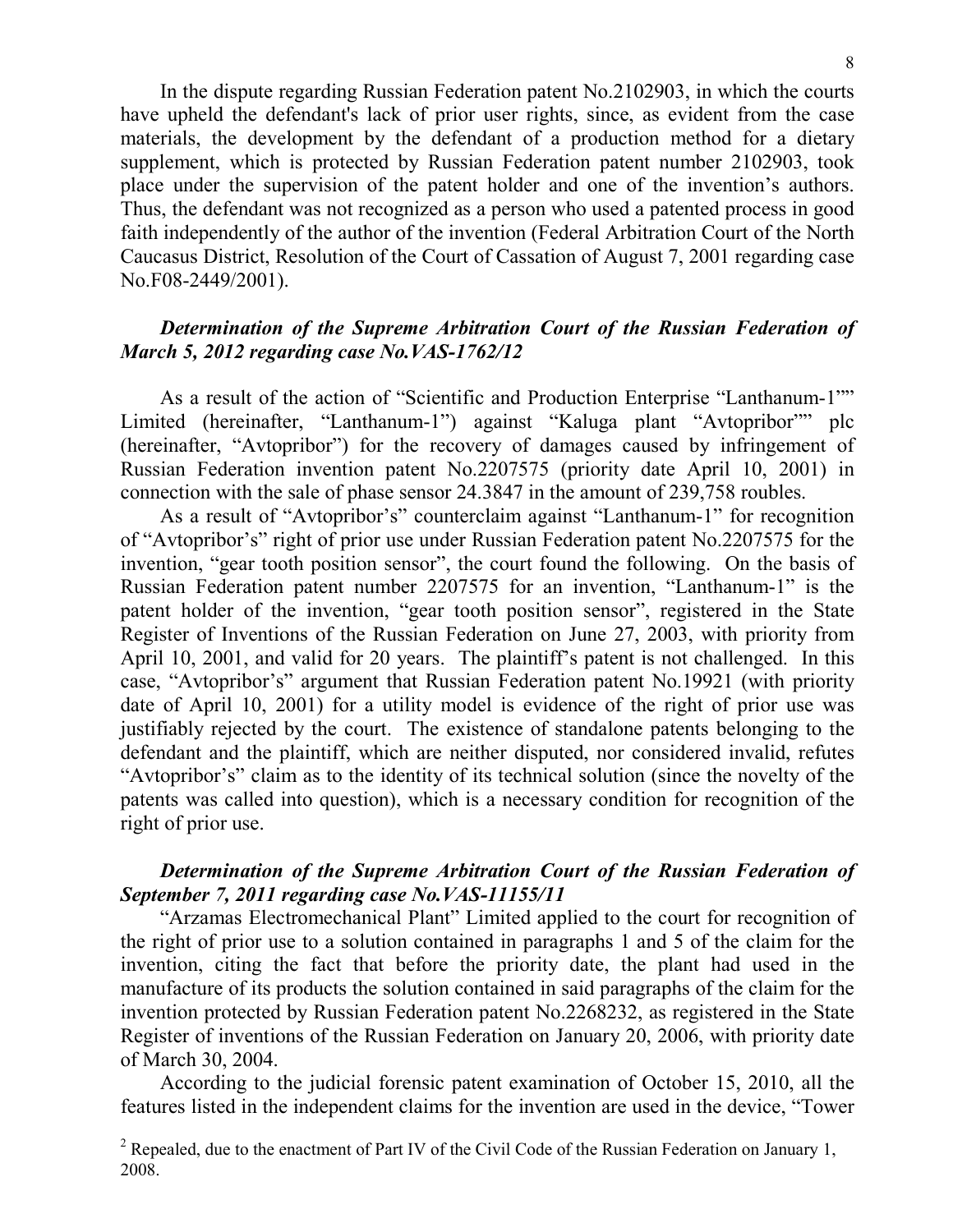crane load limiter ONK-160B." Having examined the evidence presented, the court concluded that "Arzamas Instrument Plant" Limited started production of device ONK-160B, containing an identical technical solution to that patented, independently from its author in 2000-2001, i.e. before the priority date of the invention, and in 2007, transferred production of this device to the plaintiff, therefore satisfying the requirements of the action. The trial court proceeded from the fact that, in accordance with the provisions of Article 12 of the Patent Law of the Russian Federation of September 23, 1992 No.3517-1, in force until January 1, 2008, the right of prior use may only be transferred to another legal entity together with the enterprise at which use of the identical solution took place, and the necessary preparations for such use had been made, thereby rejecting the applicant's argument that contrary to the provisions of Article 1361(2) of the Code, the relevant enterprise had not been transferred as a whole. The Court proceeded from the definition in Article 132 of the Code that the enterprise is considered to be a standalone property. However, the right of prior use is inextricably linked to the enterprise at which use of the identical solution took place, and the necessary preparations for such use had been made. Thus, the court proceeded not from the definition of the production as a separate property (real estate), but in the sense of production as a process of creation of wealth, services, machinery, tools, devices, etc. Thus, the fact of the transfer of production to the plaintiff was confirmed. The prior user shall not forfeit the right of prior use to subject matter that is covered by the right of prior use by moving the production premises (location). As a business entity, the prior user may exercise his right not only on his own enterprise's premises, but also while leasing production facilities and necessary equipment and supplies from other parties. In reality, a set volume of output acts as a limitation of prior use, and where prior use relates to a process as the subject matter of an invention, volume data should be used by which the specific method will be identified. Along with equipment used for production, the right of prior use may constitute part of the property, and may be the subject matter of a commercial sale transaction, exchange, lease and a number of other transactions.

# *Resolution of the Federal Arbitration Court of the North-Western District of October 9, 2001 regarding case No.А56-8882/01*

Many uses of identical solutions, including the importation of a product, and not just its manufacture, have already been defined in the decisions of Russian courts in establishing the right of prior use, and are equivalent to types of use of inventions, utility models and industrial designs.

Having examined in open court "R.T. Vershina" Limited's appeal against the decision of June 7, 2001, and the judgment of the appellate court of the Arbitration Court of St. Petersburg and the Leningrad region of August 6, 2001 regarding case No. A56- 8882/01, the court found the following:

"R.T. Vershina" Limited appealed to the Arbitration Court of St. Petersburg and the Leningrad region with an action against Closed Joint Stock Company "SignArt", prohibiting use of the invention, "A display device and a method of operating the display device", which was protected by Russian Federation patent No.2125298 owned by the plaintiff, including by unauthorized manufacture, use, importation, offer for sale, and

<sup>&</sup>lt;sup>2</sup> Repealed, due to the enactment of Part IV of the Civil Code of the Russian Federation on January 1, 2008.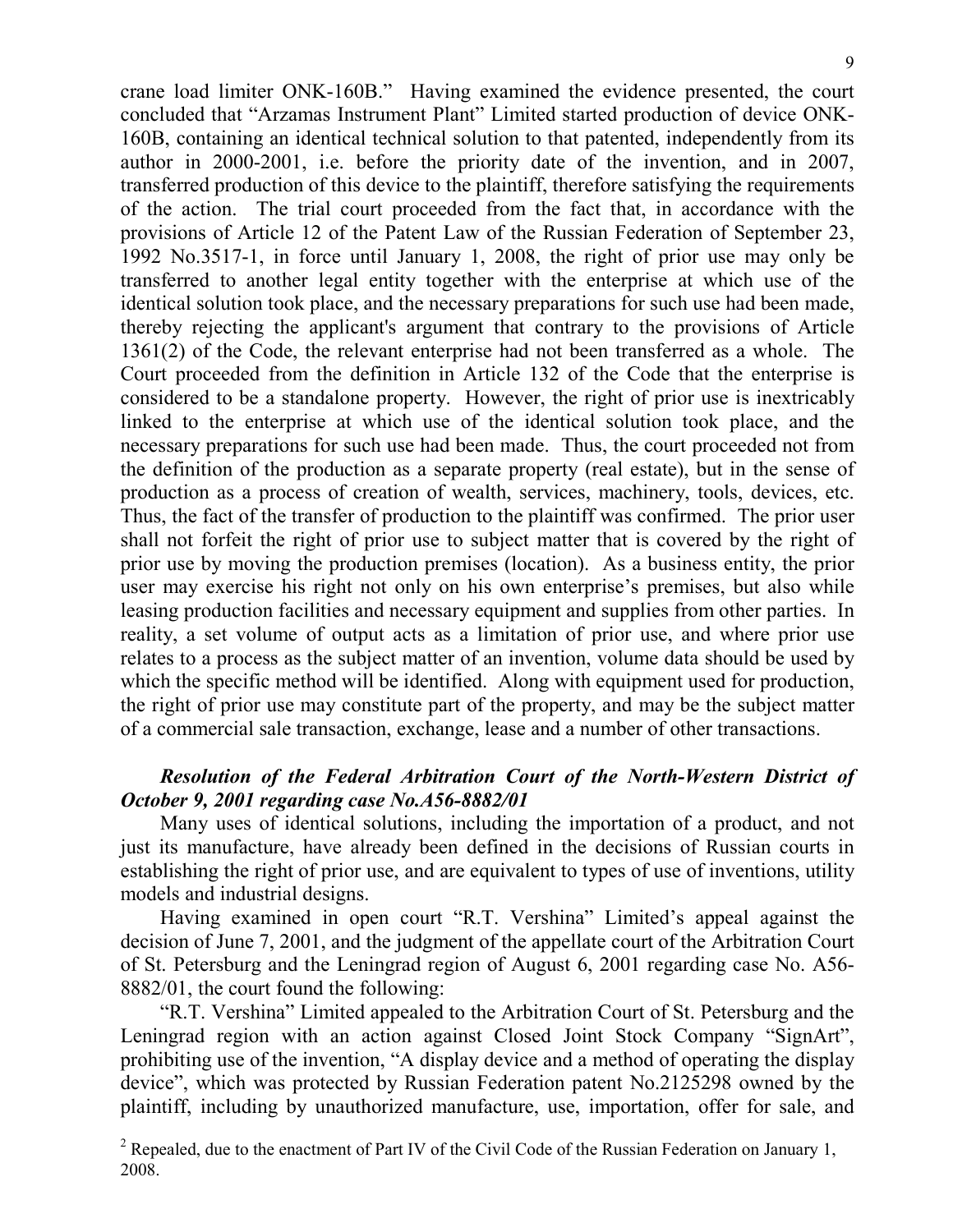sale or other introduction into civil circulation, or storage for such purposes of a product that incorporates the patented invention, as well as a process protected by a patent for an invention; introduction into civil circulation or storage for such purposes of a product manufactured directly by a process protected by a patent for an invention. At the court hearing, it was established that in accordance with Russian Federation patent No.2125298, which had been registered in the State register on January 20, 1999, with priority date of June 9, 1998, the plaintiff is the patent holder of the invention, "A display device and a method of operating the display device".

The arbitration court found that contract No.01/97 had been concluded on January 2, 1997 between the defendant and the German company, Rainer Wesemueller Trade-Marketing-Service, for the supply of various products, including MOTION DISPLAY. From the documents submitted by the parties, it could be seen that all the features of the invention in respect of which the plaintiff was the patent holder, were identical to the features that characterized MOTION DISPLAY. The defendant presented documents proving the invention, use and sale in the period up until June 9, 1998 (the priority date of the invention) of the MOTION DISPLAY product, manufactured by the company, BASYS.

By virtue of Article 12 of the Patent Law of the Russian Federation, any natural or legal person who, before the priority date of an invention, was using in good faith within the territory of the Russian Federation an identical solution created independently from the author, or made the necessary preparations for such use, shall retain the right to proceed with that use free of charge provided that the scope thereof is not extended. The Federal Arbitration Court of the North-Western District decreed that the decision of June 7, 2001, and the judgment of the appellate court of August 6, 2001 of the Arbitration Court of St. Petersburg and the Leningrad region regarding case No.A56-8882/01 would be upheld, and the appeal would be rejected.

This was subsequently followed by a cassation appeal. In its judgment of May 14, 2003, the Federal Arbitration Court of the North-Western District examined the appeal of "R.T. Vershina" Limited against the determination of October 11, 2002, and the judgment of the appellate court of February 28, 2003 of the Arbitration Court of St. Petersburg and the Leningrad region regarding case No.A56-8882/01, and found as follows:

"R.T. Vershina" applied to the arbitration court and requested clarification regarding the following:

- Which uses of MOTION DISPLAY, provided for in Article 10 of the Patent Law of the Russian Federation (the manufacture, use, import, offer for sale, other form of introduction into civil circulation, or storage for such purpose), are covered by the right of prior use of Closed Joint Stock Company "SignArt".

A determination of October 11, 2002 clarified that the right of prior use in respect of the MOTION DISPLAY product belonged to CJSC "SignArt", allowing CJSC "SignArt" gratuitous use of the product in the way that it had used it since June 9, 1998, i.e. to continue to import products into the territory of the Russian Federation, and either sell or lease said products. The Federal Arbitration Court of the North-Western District ruled that the determination of October 11, 2002, and the judgment of the appellate court

<sup>&</sup>lt;sup>2</sup> Repealed, due to the enactment of Part IV of the Civil Code of the Russian Federation on January 1, 2008.